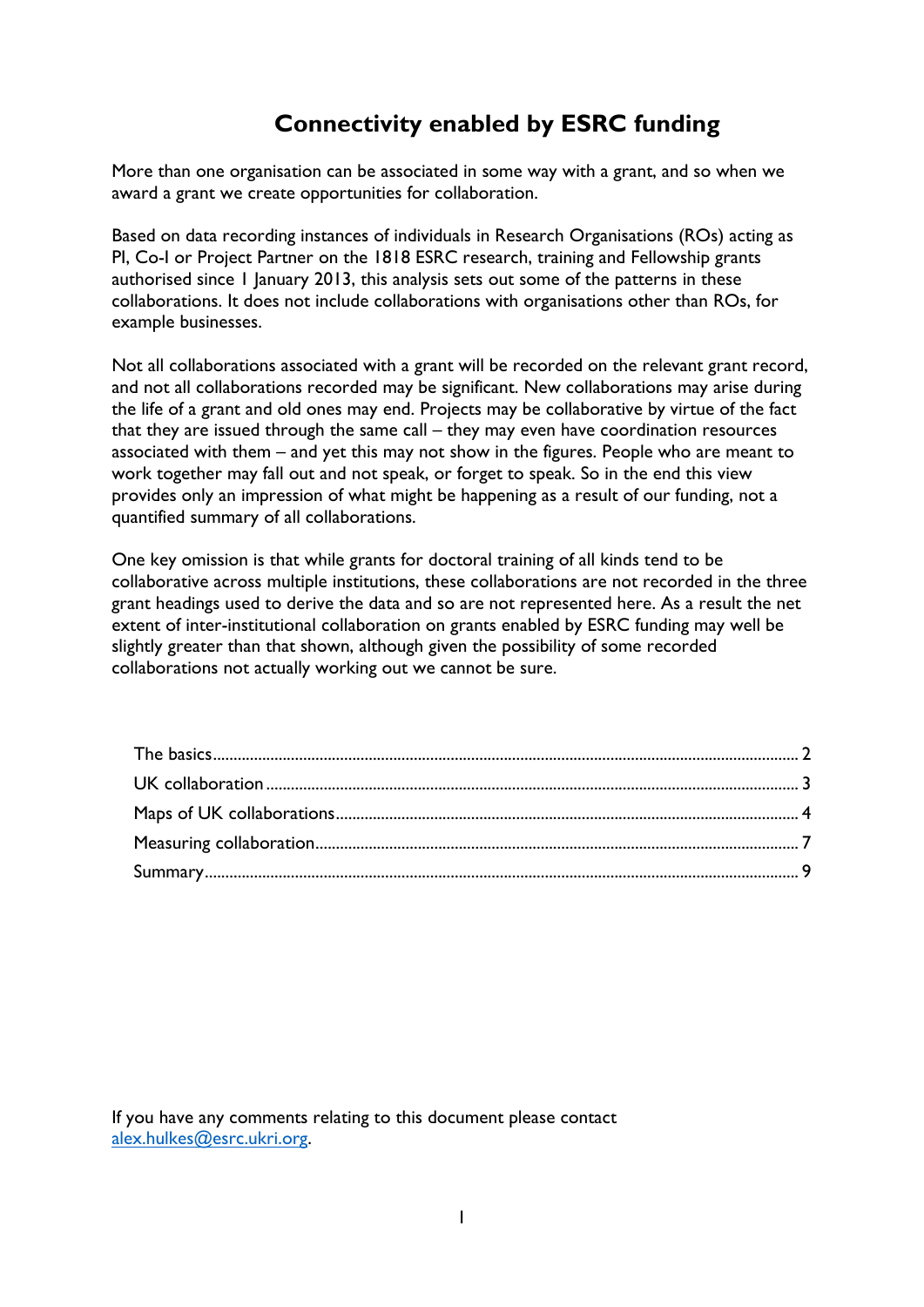## <span id="page-1-0"></span>**The basics**

Figure 1 shows the breakdown of all research, training and Fellowship grants awarded since January 2013 according to their collaboration type.





Of the 1818 grants authorised in the period, 950 had just one associated organisation and so in the terms of this analysis did not feature collaboration. It follows that just under half of ESRC grants directly enable inter-organisational collaboration by bringing together more than one RO. This might be between UK ROs only (26%), more complicated combinations of UK ROs and other organisations (19%) or between organisations that are not UK ROs (3%).

The distribution of the number of partners on grants across the whole data set is shown in Figure 2: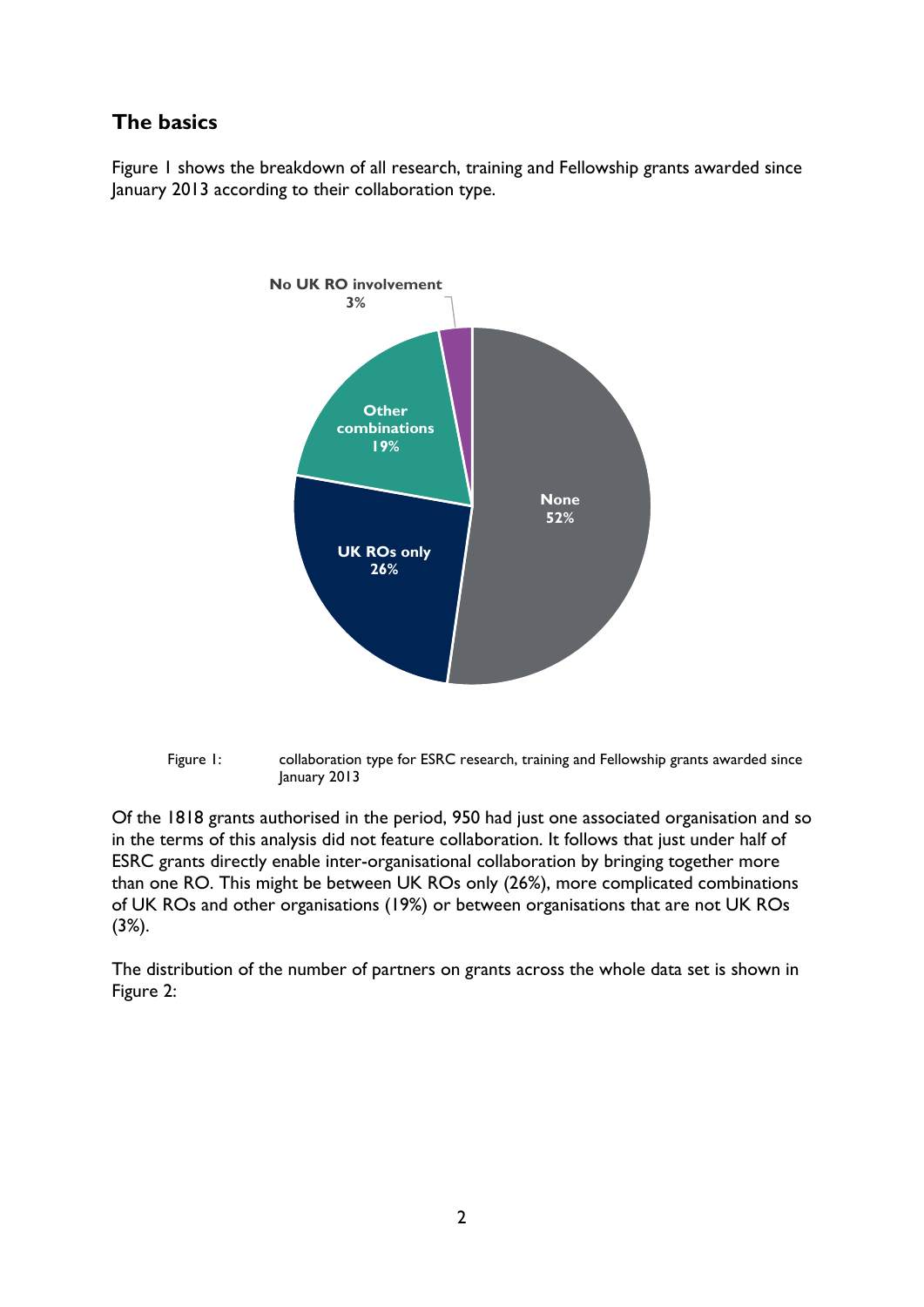

Figure 2: counts of grants associated with 0…30 partners between any ROs for ESRC research, training and Fellowship grants awarded since January 2013 (left axis) and cumulative % of total grants by number of partners (right axis)

The degree of collaboration tails off rapidly, with more than 90% of grants having four collaborators or fewer.

### <span id="page-2-0"></span>**UK collaboration**

681 grants, slightly less than a third of the total, have more than one UK RO involved and so feature some degree of research collaboration within the UK. 119 unique UK ROs have at least one linkage to another UK RO enabled by an ESRC grant. All except five of these ROs are HEIs. There are 1483 unique linkages between these ROs, and 2795 individual linkages in total.

The mean number of linkages per grant is 4.1 but, as the number of links per grant climbs steeply as the number of ROs on a grant increases, the median number of links per grant is just [1](#page-2-1). Figure 3 shows the count of grants having each of the possible number<sup>1</sup> of UK RO to UK RO links in the data:

<span id="page-2-1"></span> <sup>1</sup> The possible numbers are limited to (n2 -n)/2, where n is the number of ROs associated through a grant. The x axis of Figure 3 could equivalently be labelled with the number of collaborating organisations on a grant (1, 2, 3…)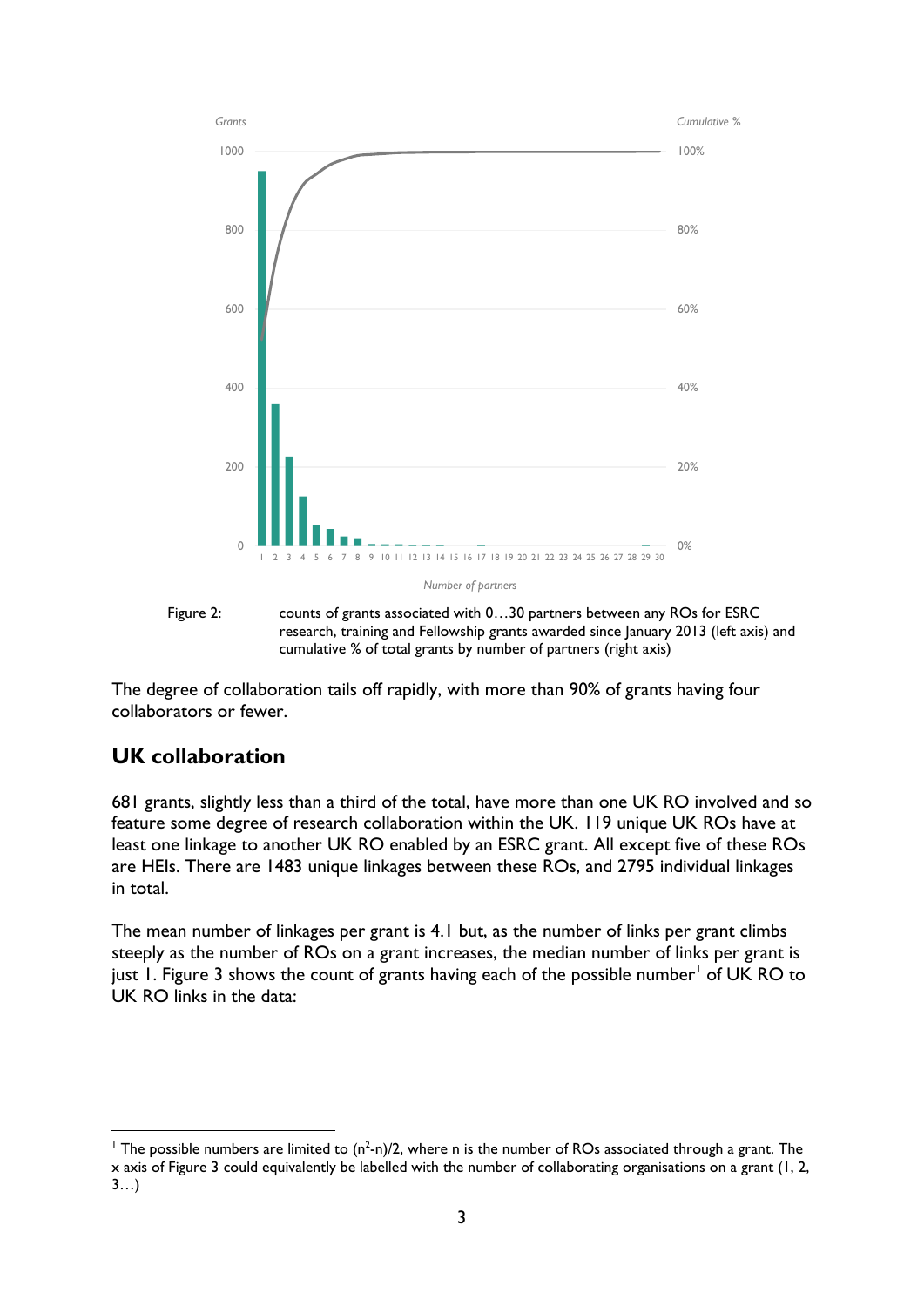

Figure 3: counts of grants generating 0…66 linkages between UK ROs for ESRC research, training and Fellowship grants awarded since January 2013 which feature UK RO collaboration.

Roughly 50% of the grants awarded, 351 in total, are collaborations between just two partner ROs, featuring just one link. The remainder, 330 in total, bring together more than two UK ROs. The maximum number of partners (PIs, Co-Is and Project Partners) found on a UK-only grant is 12, giving 66 combinations and linkages created by that grant. This degree of connectivity is rare though, with just one grant creating this density of linkages.

#### <span id="page-3-0"></span>**Maps of UK collaborations**

Figure 4 overlays the 2795 individual linkages between ROs on a map of the UK to show who is or was (nominally) collaborating with who: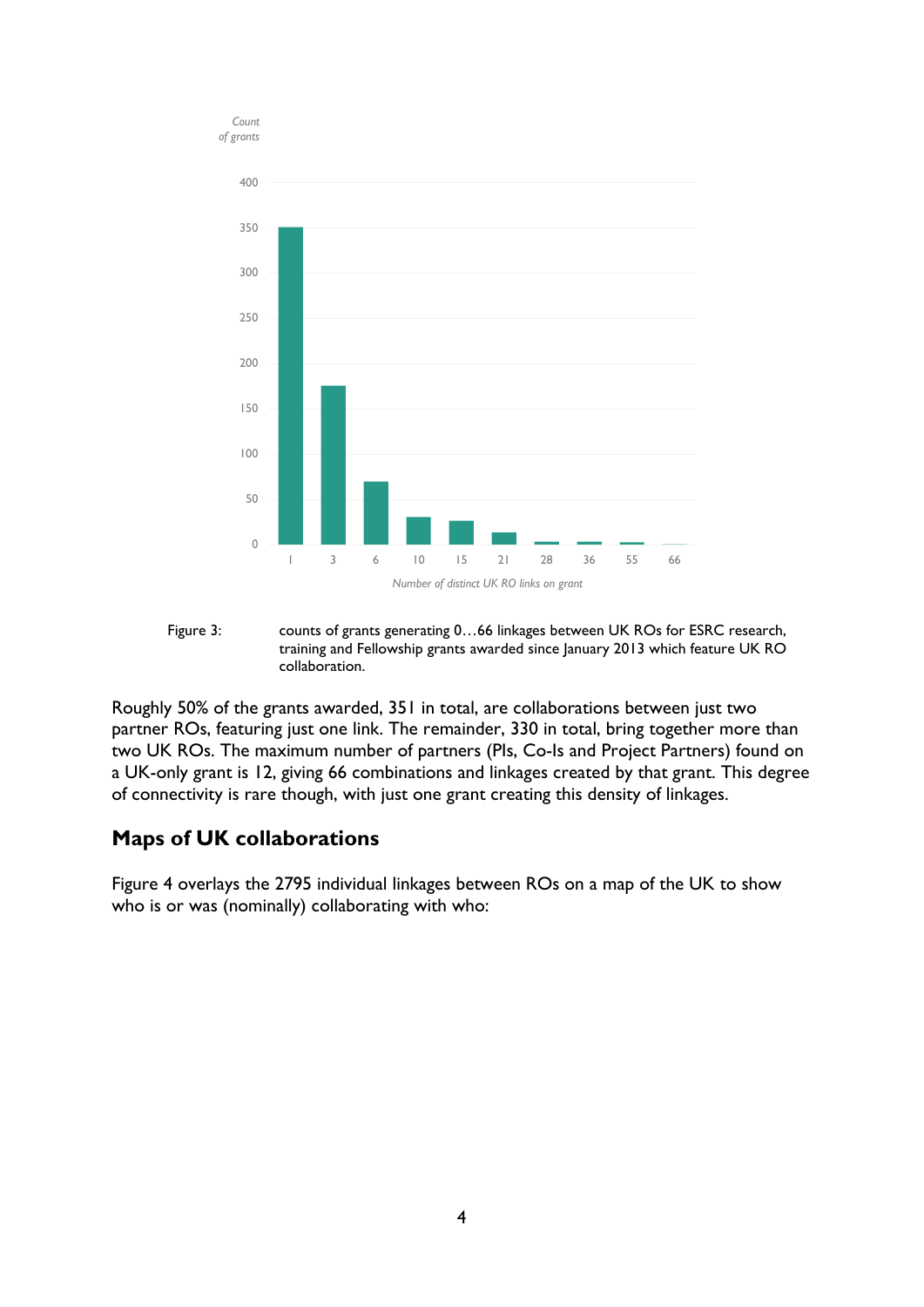

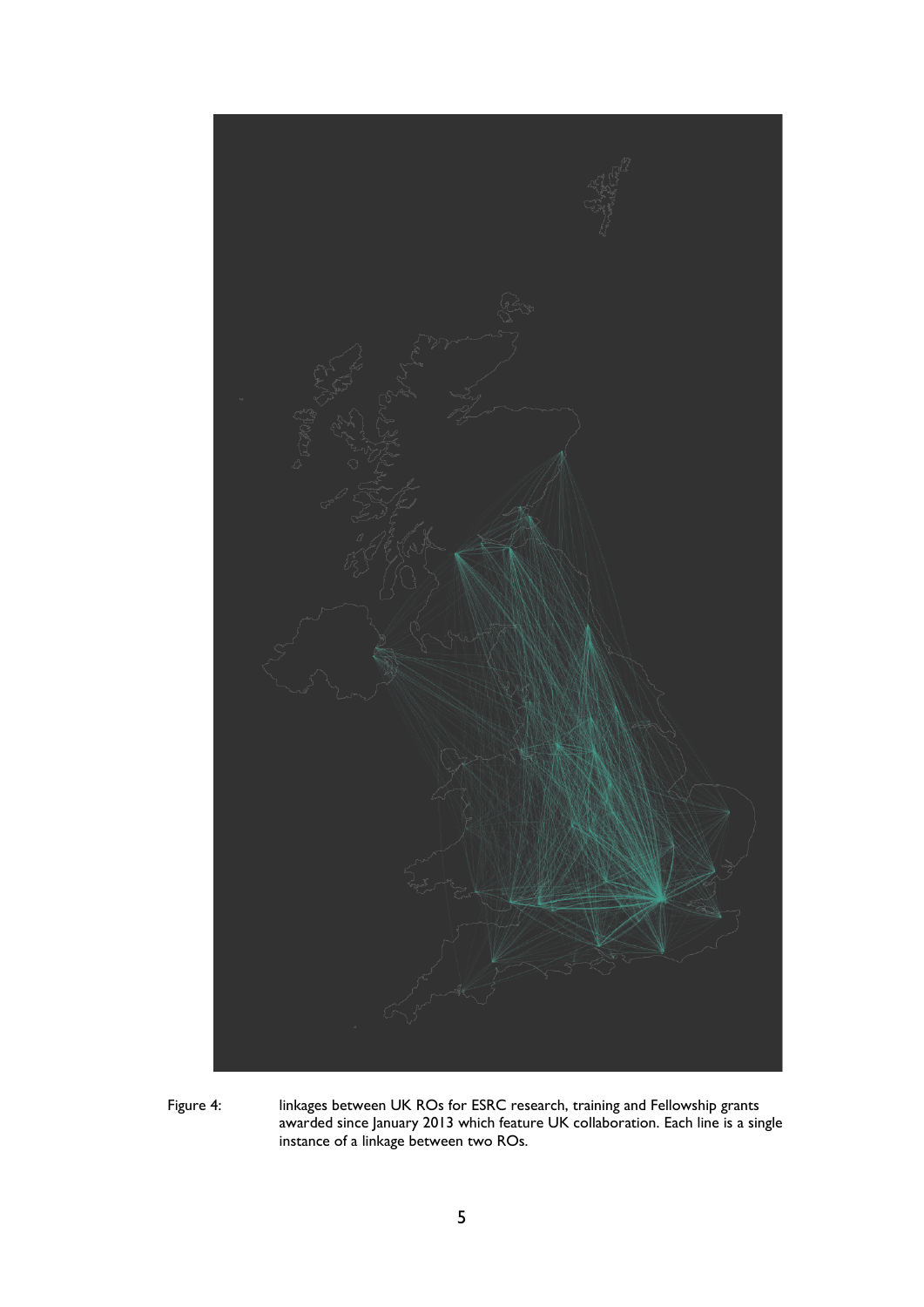As well as the physical map of connectivity in Figure 4, there is also a mathematical map of connectivity: the graph or network of linkages (links or edges) between ROs (vertices or nodes) implied by the data and shown in Figure 5:



Figure 5: the graph of RO connectivity implied by Figure 4

Purely by inspection, and as might well be expected, the larger organisations are more central in the graph and tend to have a greater density of connections. But it can be hard to interpret these objects visually. A more mathematical understanding of their structure is likely to be more revealing and useful.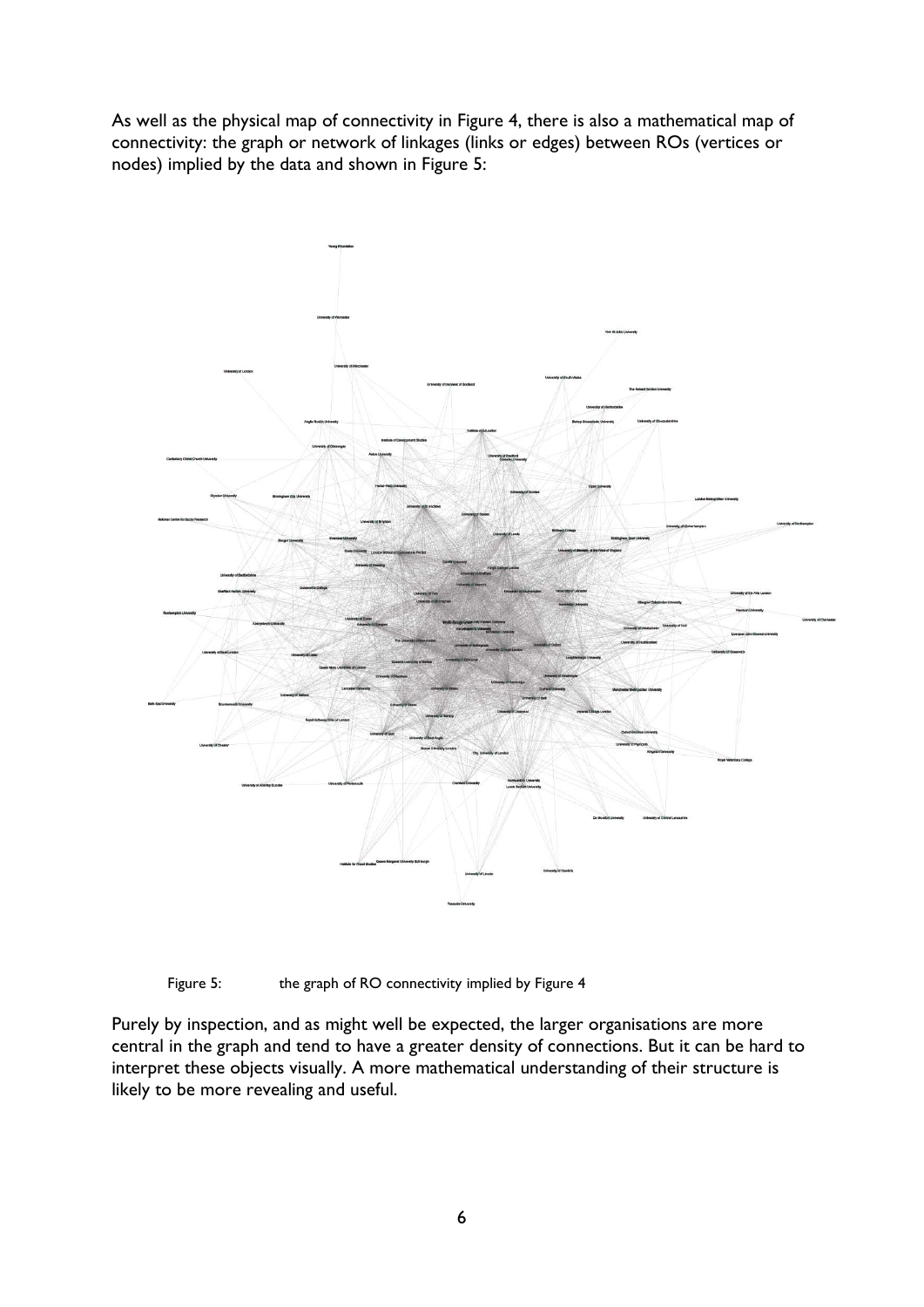### <span id="page-6-0"></span>**Measuring collaboration**

A graph's density is the fraction of all possible edges in the graph that is actually found. For these data it is 0.21, indicating that about a fifth of possible connections are actually present. Clearly all potential partnerships are not equally attractive or feasible.

The number of other ROs that an RO is connected to – that RO's 'degree' – reflects both the number of grants awarded to that RO and also the number of connections on those grants. It cannot be taken as a simple indicator of behaviour. But there is a positive association between the total number of instances of collaboration enabled by cooccurrence of ROs on ESRC grants and the degree of each RO (Figure 6) although the relationship is not linear.



Figure 6: RO degree vs instances of occurrence as PI, Co-I or Project Partner on an ESRC research, training or Fellowship grant issued since 1 January 2013.

As ROs appear more frequently on grants, the rate of increase in the number of links they make with other ROs decreases. This suggests that more active (in the sense of the number of ESRC grants they hold) ROs are more likely to work with only a few collaborators, while less active ROs might more commonly receive ESRC funding mainly as part of a larger collaboration.

As the trend is related to scale, it is no surprise to find that Russell Group organisations are quite distinct from other ROs, though the clarity of separation is itself perhaps quite surprising. The main exception is Imperial College, which has a small ESRC footprint for obvious reasons.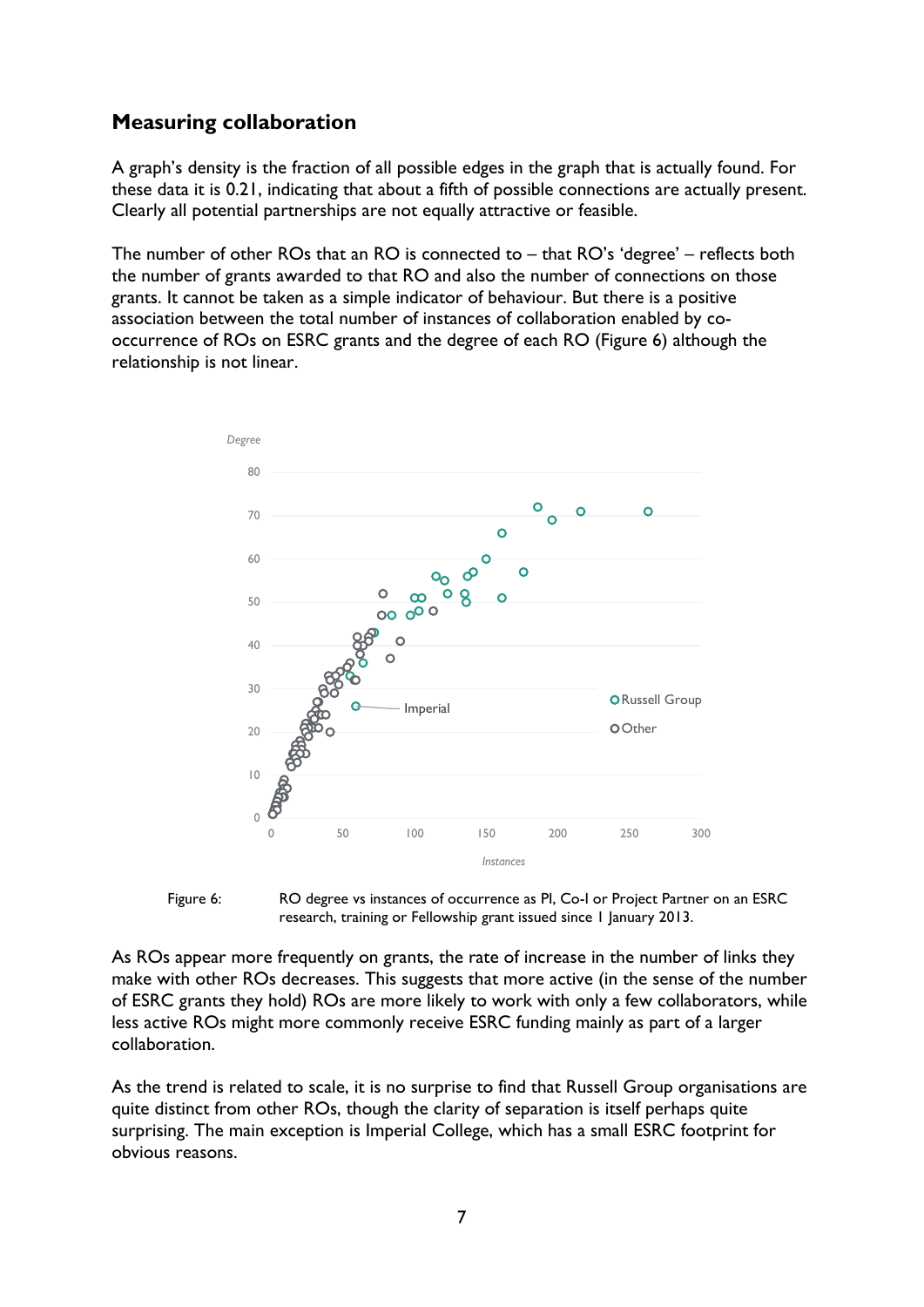The organisations with the 10 highest degrees, and their total numbers of instances of collaboration, are in the table below. All 10 are members of the Russell Group.

| <b>RO</b>                        | <b>Degree</b> | <b>Instances</b> |
|----------------------------------|---------------|------------------|
| The University of Manchester     | 72            | 186              |
| <b>University College London</b> | 7 I           | 263              |
| University of Sheffield          | 71            | 216              |
| University of Edinburgh          | 69            | 196              |
| University of Warwick            | 66            | 161              |
| <b>Cardiff University</b>        | 60            | 150              |
| University of Bristol            | 57            | 176              |
| University of Southampton        | 57            | 14 I             |
| King's College London            | 56            | 137              |
| University of Nottingham         | 56            | l 15             |

54% of all UK collaborations are between members of the same group (where all non-Russell Group organisations are categorised as 'other'.) Across all ROs, whether members of the Russell Group or not, there is a degree of homophily (the tendency to associate with those with similar characteristics.) But members of the Russell Group are 1.7 times more likely to collaborate with members of their own group than are ROs who are not members of the Russell Group.

However, this preference for the Russell group is particularly strong for ROs who are not members of it: they are five times more likely to collaborate with members of the Russell Group than with other organisations. Clearly there are forces at work in the system which push ROs towards collaboration with larger organisations, but these are balanced with a tendency for larger organisations to want to go it alone.